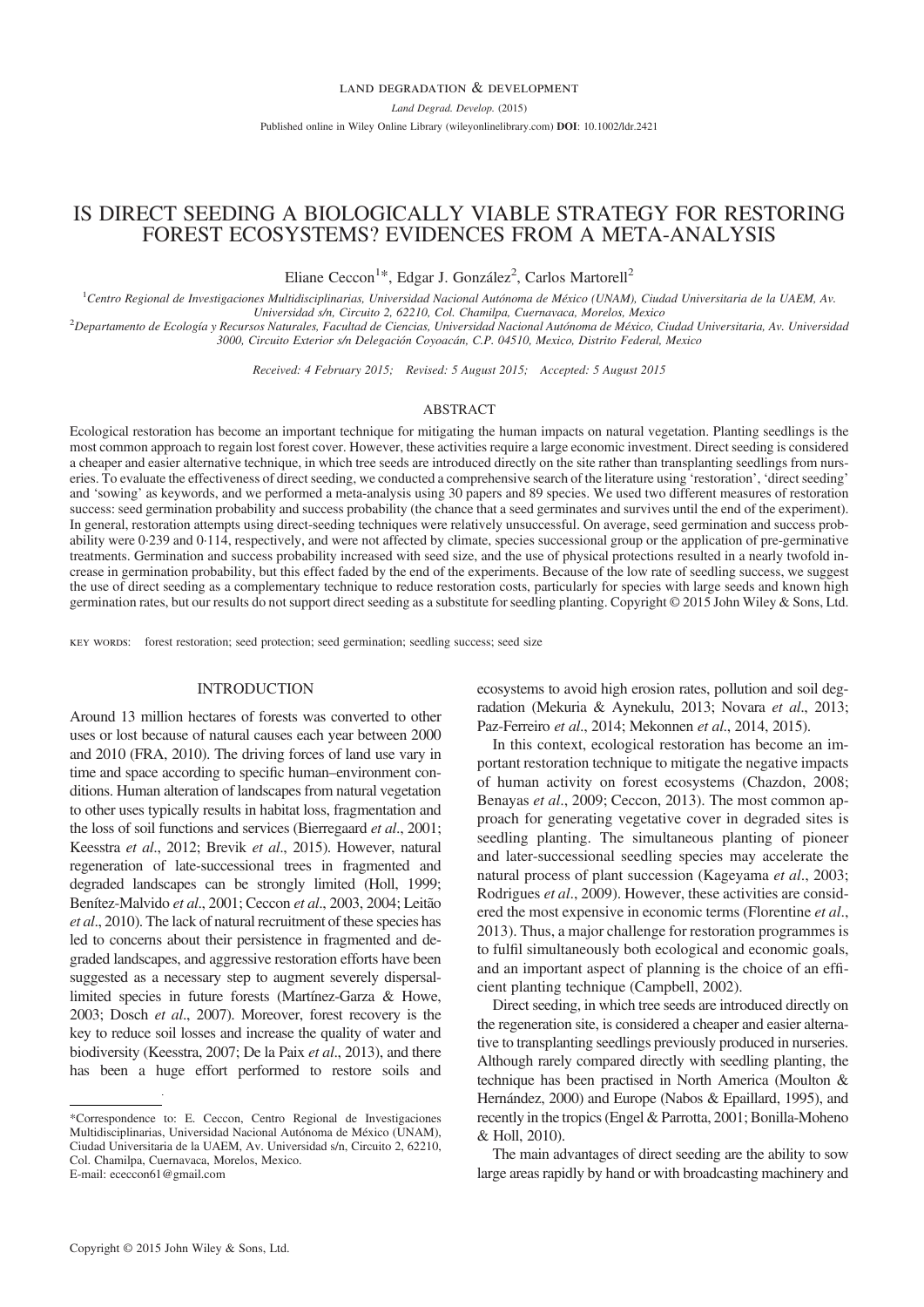lower cost (around 50% according to Het, 1983) compared with transplanting seedlings (Engel & Parrotta, 2001; Camargo et al., 2002). Additionally, field-grown plants are often less prone to toppling and have unhindered taproot formation compared with container-grown seedlings, which may develop restricted,'cork-screw'roots and distorted taproots (Wennstrom et al., 1999).

However, direct seeding also has a number of potential disadvantages, including difficulties in sourcing large quantities of viable seed, lack of information on optimum sowing times for many species, variability in starting and duration of germination, less flexibility to control conditions for seed germination and early seedling growth, predation of seed and seedlings and the need to control the intense competition from existing vegetation, particularly grasses. It is imperative that seeds of selected native species be available in sufficient quantities to meet requirements and be at a reasonable cost (Hooper et al., 2005; Sampaio et al., 2007). In fact, Derr & Mann (1971) recommended that when the viability of seeds is lower than 85%, it is best to use these seeds for sowing in nurseries, where conditions can be controlled to optimize germination, rather than directly sowing an excessive number of seeds. Derr & Mann (1971) also considered that the seedlings after direct seeding, in the first 2 years after germination, require more care, cleaning work and supervision than seedlings planted from nurseries.

Merritt & Dixon (2011) made a review and found the most common explanation for direct-seeding failure: a lack of research data on the phenology of seed development and maturation for most indigenous species that can lead to inappropriate timing of seed collection, a low quality and viability of collected seeds and poor storage procedures and inability to break seed dormancy that reduce the germination at the time seeds are sown. Florentine et al. (2013) also found that direct-seeding success depends on the variations in environmental conditions between years required for germination and seed survival.

Some other aspects of species or management may influence seed germination or seedling success at the restoration site, which in turn could influence the efficiency of directseeding techniques. Examples may include seed size, species successional group, climate of species occurrence, previous perturbation of habitat and the use of seed protectors.

The objective of this study is to review the effectiveness of the direct-seeding technique in forest restoration practices in terms of both the seed germination and success probabilities in various ecosystems using a meta-analysis. For each species found in our literature search, we scored ecological characteristics, including climate of species occurrence (tropical or non-tropical species), seed size (small, medium and large) and successional group (pioneer or non-pioneer). We also noted whether pre-germinative treatments or physical protectors were used in each field experiment. We hypothesized that while some species characteristics or techniques can improve the seed germination and success using direct seeding, this technique is viable for only a reduced number of species.

#### MATERIALS AND METHODS

We conducted an extensive survey of the literature published before April 2012 and after 1950 through computer searches on the databases available from Google Scholar and Web of Science at the Campus of the Universidade Federal do Parana, Brazil. Our queries included 'direct seeding' or 'direct sowing' and restoration as keywords (we also included the translated keywords in Portuguese and Spanish and wildcards of restoration such as restor\*), as shown in Table I.

We found that Google Scholar gave more comprehensive results than did Web of Science. In fact, all relevant results from the Web of Science core collection were found in the search at Google Scholar, so this gave us confidence that our findings were representative and non-biased with the extra advantage that Google Scholar includes studies in

Table I. Query terms and databases

| Database                    | Keywords included in results<br>Ouery sentence                                 |                                                          | <b>Hits</b> |  |
|-----------------------------|--------------------------------------------------------------------------------|----------------------------------------------------------|-------------|--|
| Google Scholar <sup>a</sup> | 'Direct seeding' and restoration                                               | Direct seeding, seeding, restore, restoration, restoring | 4,030       |  |
|                             | 'Direct sowing' and restoration                                                | Direct sowing, sowing, restoring, restore                | 927         |  |
|                             | 'Semeadura direta' and restauração                                             | Semeadura direta, restauração, restaurar                 | 399         |  |
|                             | 'Siembra directa' and restauración                                             | Siembra directa, restauración, restaurar                 | 483         |  |
| Web of Science <sup>b</sup> | $TS = (direct seeding and restore^c)$<br>And language: (English)               | Direct seeding, seeding, restore, restoration, restoring | 257         |  |
|                             | $TS = (direct)$ sowing and restor <sup>c</sup> )<br>And language: (English)    | Direct sowing, sowing, restoring, restore                | 50          |  |
|                             | $TS = (semeadura direta and restaurac)$<br>And language: (Portuguese)          | No results <sup>d</sup>                                  | No results  |  |
|                             | $TS = (siembra$ directa and restaura <sup>c</sup> )<br>And language: (Spanish) | No results <sup>d</sup>                                  | No results  |  |

<sup>a</sup>Time range: 1950–2012 (April). Citations and patents not included. Queries performed automatically on title, abstract and body text fields. No wildcards used because Google Scholar automatically included variations of the term restoration, such as restored, restore and restoring.

<sup>b</sup>Time range: 1950–2012 (April). Queries on topic field. Type of document: all document types. Wildcard.

<sup>d</sup>Web of Science core collection of scientific documents does not include Portuguese or Spanish.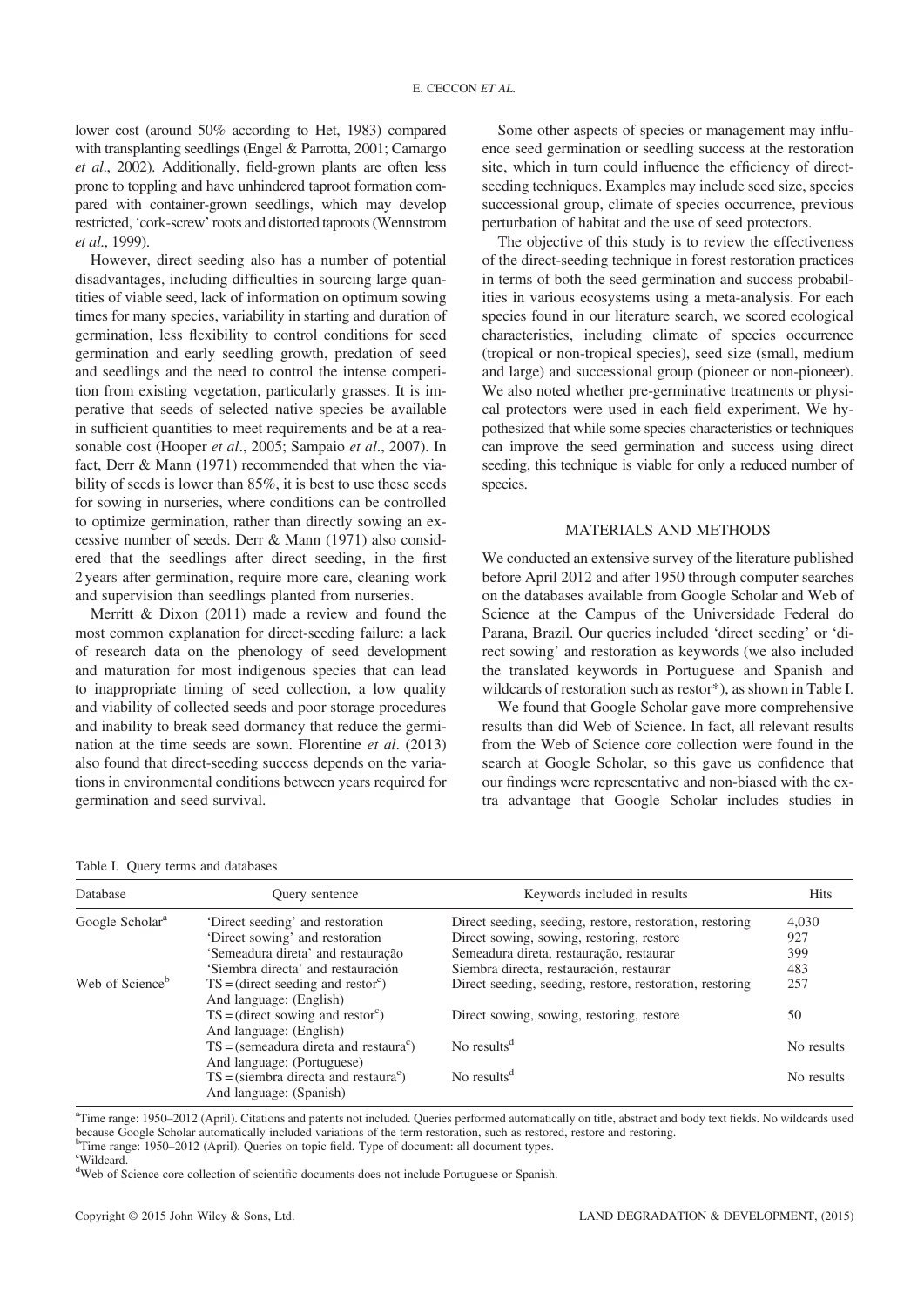Spanish and Portuguese and other documents such as postgraduate thesis and technical reports. A total of 5,890 references were retrieved from all four query sentences used in Google Scholar and 307 from the Web of Science (Table I). Google Scholar allows only 1,000 references to be examined at any one query. To overcome this limitation, we divided the search in several time periods as to have less than 1,000 results in each. For example, for the query 'direct seeding' and restoration, on the 1951–1970 range, there were 33 results. However, for the range 2008–2010, there were 981 results. In this way, we were able to review all results for all the query sentences used. Our oldest identified relevant study has a date of 1967, and our most recent was of 2012. From that total, we eliminated redundancies systematically and also selected only those dealing with forest terrestrial ecosystems (studies dealing with shrubs, grasslands, mangroves, etc. were not considered).

A further criterion was to ignore studies on reforestation, which is very common in temperate ecosystems, because we focus on restorations approaches only. A very small number of papers were not considered because the full-text option was not available, and the authors did not respond to our request for reprints. The resulting publications were subsequently reviewed to determine whether they met the criteria previously established and required by the meta-analysis, the study has to report, as a result from a field work, the probability of seed germination, seedling survival or both (to obtain success probability, which means the chance that a seed germinates and survives until the end of the experiment), resulting in 125 selected studies. However, for the metaanalysis, it was also necessary that these studies report the 'exact' number of sown seeds. This last condition yields a total of 30 studies as reported in Appendix 1 and Appendix 2. Many studies on temperate ecosystems presented only the amount of sowed seeds in weight rather than in number (mostly because these species have very small seeds); for consistency, we chose not to include these studies. The 30 studies included a total of 89 species examined.

We systematically extracted experiment information from the text, tables and figures of the selected papers. To obtain accurate information from figures, we used DATATHIEF (v1.6), a shareware program that extracts data points from graphs [\(www.datathief.org\)](http://www.datathief.org). We also contacted authors for complementary information, although this allowed the inclusion of only one additional study in our analysis.

The research works included both single-species and multi-species studies, and experiments varied in their use of pre-germinative treatments (seed scarification) and physical protection of sown seeds (using wood veneer or bottomless plastic cup). We considered each species and experiment as one case in the meta-analysis, resulting in 89 species and 30 direct-seeding restoration studies. Seedling survival was evaluated in only 60 species in five studies.

Variables used in the meta-analysis such as 'climate' was obtained from the methodology (study site) of the papers; however, there was parsimony in the classification to facilitate the meta-analysis. For example, 'tropical' climate could be humid, seasonal dry and so on. Many papers showed the seed size and the successional group of used species; otherwise, we searched in the literature.

We used two different measures of restoration success: germination probability and success probability. The latter was calculated as the fraction of sown seeds that germinated and survived to the end of the experiment (i.e. germination probability × survival probability).

To perform a meta-analysis we required the following: (1) effect sizes; (2) the weights associated with them; and (3) a statistical test. An effect size is the result of an experiment measured in a way that is comparable across studies. Using the numbers of sown seeds, number of seedlings germinated and number of survivors to the end of the experiment (if measured), we estimated the germination and success probabilities. Both measurements were arcsine transformed to attain normality and used as effect sizes. Larger sample sizes lend more support to experimental results and thus are given more weight in meta-analyses. The effect sizes and weights were estimated using the METAFOR package (Viechtbauer, 2010) in R (R Core Team, 2012).

To determine which variables (application of pregerminative treatments, physical protection, climate, seed size and successional group) had an effect on germination or success probabilities, we used generalized linear mixedeffects models as the statistical test of the meta-analysis with the MCMCglmm package (Hadfield, 2010) in R. The response variable was assumed to be normally distributed, and an identity link was specified. Effect size weights were included in the analyses.

Most studies reported data for more than one species, which were subject to the same experimental protocol, study site and climate conditions occurring during the experiment. As a result, germination and success probabilities of all species in a given study may not be independent. To account for this, we specified study as a random factor. Climate, seed size, successional group, pre-germinative treatment and physical protection were considered as fixed factors. A separate analysis was conducted for each of these variables, as sample sizes for estimating interactions were usually too small and statistical power too low to include more than one variable at a time. We compared the posterior distributions obtained through Markov chain Monte Carlo sampling using a non-informative prior (Hadfield, 2010).

## **RESULTS**

Studies were carried out in 13 different countries. Brazil presented the largest number of studies (around 32·5%) followed by Australia (12·5%, Appendix 1). Most of the cases were in tropical areas (71·8%), 11·8% in temperate, 10·6% in subtropical and 5·8% in tropical altitude (Appendix 1). Most of the direct-seeding restoration experiments were carried out in pastures (40·74%), mining areas (14·38%) and secondary forests (8·93%, Figure 1).

On average, germination and success probabilities were quite small (0·239 and 0·114, respectively). Germination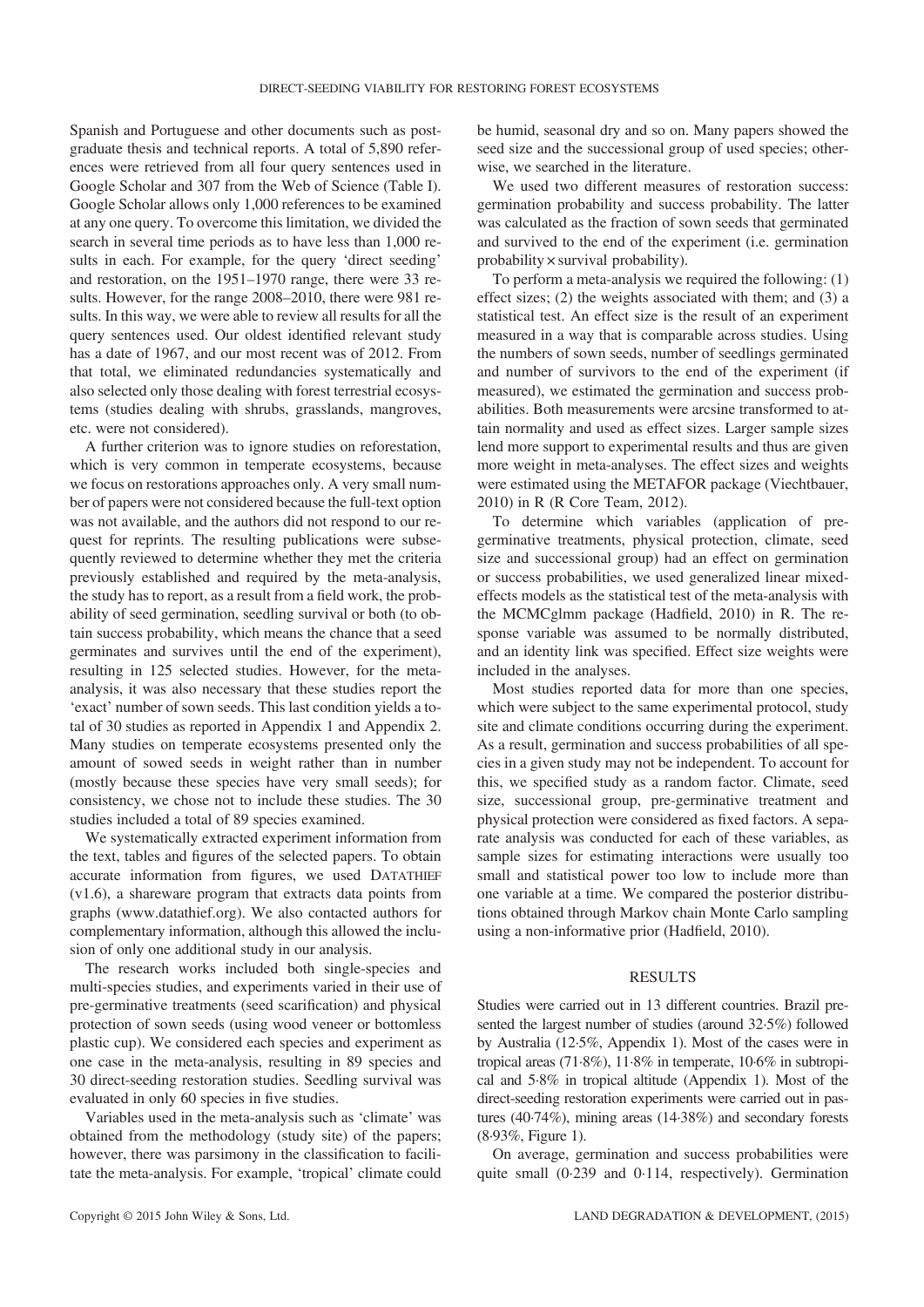

Figure 1. Percentage of the types of disturbed habitat prior to restoration. This figure is available in colour online at wileyonlinelibrary.com/journal/ldr.

and success probabilities were also low  $(<0.2$ ) in a large percentage of species (47% for germination and 72% for success). However, although relatively rare, some species did present a high probability  $(>0.41)$  of germination and success  $(14.6\%$ and 10%, respectively; Annex 1, Figure 2). These figures were virtually unchanged by different climates, application of pregerminative treatments or successional group, suggesting that the lack of statistical differences was due to a weak effect of these explanatory variables, rather than to insufficient statistical power.

Seed size did have a significant effect on germination and success. Large seeds had a germination probability twice as large as that of small ones, while germination of intermediatesized seeds was indistinguishable from the other two groups (Figure 3). The same pattern was observed for success probability, with an even larger difference between large and small seeds (Figure 3).

The use of physical protection of seeds resulted in a nearly twofold increase of germination probability, but this effect faded by the end of the experiments, as no difference in success probability between protected and unprotected plots was found (Figure 4).



Figure 2. Distribution of germination and success probability ranks among species. This figure is available in colour online at wileyonlinelibrary.com/ journal/ldr.



Figure 3. Mean germination (green diamonds) and success (brown squares) probabilities for different seed sizes. Bars represent the 95% confidence intervals of the posterior distributions. This figure is available in colour online at wileyonlinelibrary.com/journal/ldr.

#### DISCUSSION

There was a high variability of previous perturbation events in restored habitats among the studies evaluated; however, abandoned pastures were the most commonly used for direct-seeding restoration (41%); this is because pasture establishment is a primary cause of deforestation in tropical landscapes (Ospina et al., 2012). In the present study, most of the reviewed cases of direct seeding were carried out in tropical areas (71·8%) that are the largest affected ecosystems in the world by land use change (Aide et al., 2012). In these, pasture has been regarded as an important cause of deforestation in the last decades (Fearnside, 1993).

In general, restoration attempts using the direct-seeding technique were relatively unsuccessful in terms of seed germination and success probabilities. Most of the species (72%) presented a low success probability  $(<0.20)$ , highlighting the risk of relying solely on direct-sown seeds in a restoration project. In fact, Kettle *et al.* (2011) suggested that only seeds that can tolerate drying and long-term storage could be established, because the data that exist on seed behaviour in four of the globally most



Figure 4. Mean germination (green diamonds) and success (brown squares) probabilities for experiments based on use of seed protection. Bars represent the 95% confidence intervals of the posterior distributions. This figure is available in colour online at wileyonlinelibrary.com/journal/ldr.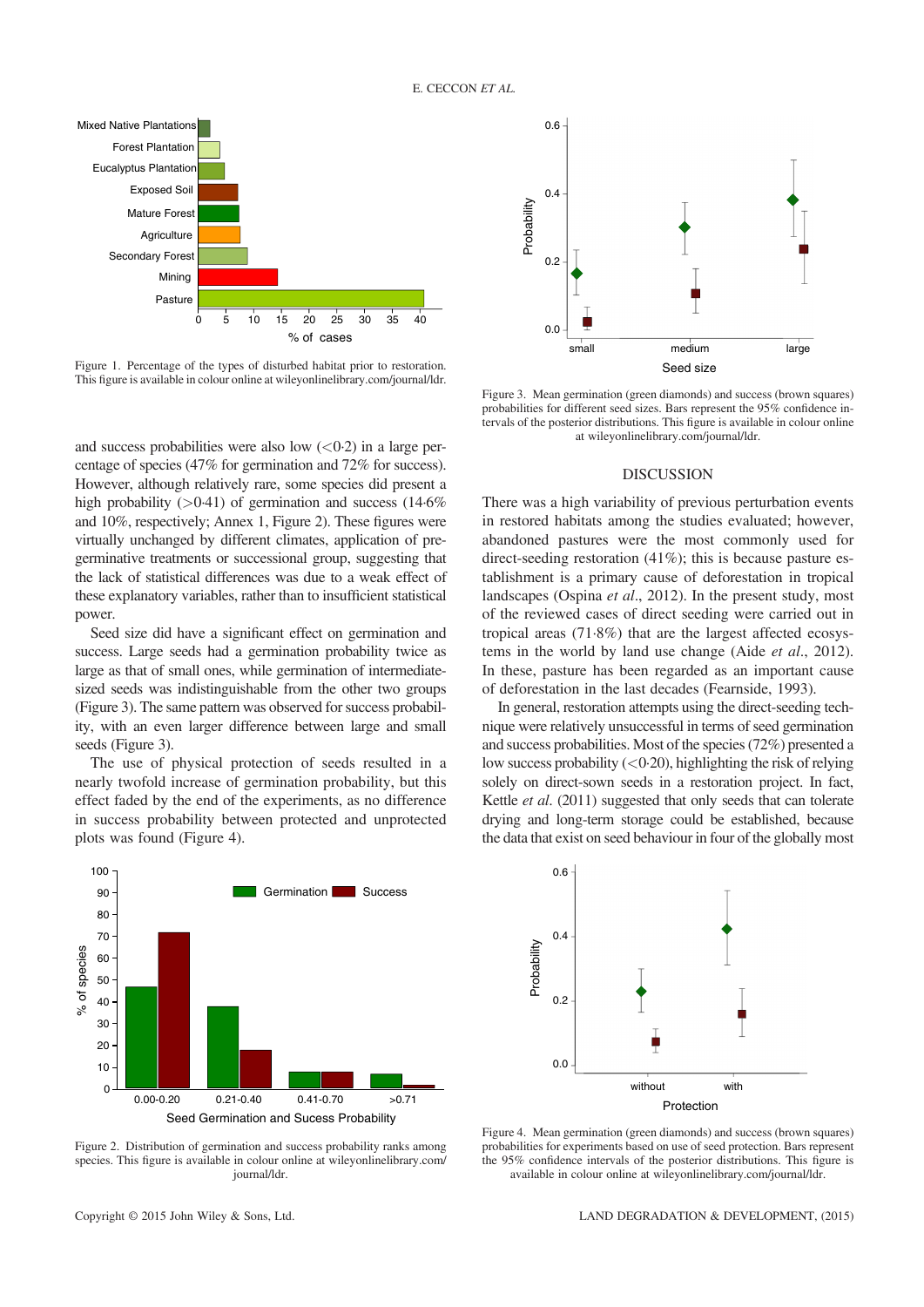important timber families indicate that, on average, 60% cannot (Kew Royal Botanic Gardens, n.d.). In this study, the highest germination probability was exhibited by two non-pioneer species from the tropics, Garcinia intermedia  $(p= 0.90)$  and Enterolobium contortisiliquum ( $p = 0.86$ ; Appendix 1). However, the average seedling success probability of the latter was very low  $(p= 0.01)$ . In fact, in the natural regeneration of many types of forests, seed germination is high, and seedling survival is frequently low (Ceccon et al., 2003, 2004; Pérez-Ramos & Marañón, 2012). Two other species that could be highly recommended for direct-seeding restoration are the pioneer Erythrina velutina and the non-pioneer Hymenaea courbaril also from the tropics, owing to their high germination and moderate seedling success probability. Even though the tropical pioneer species Senna multijuga showed a not so high germination  $(p= 0.40)$ and a high seedling success  $(p= 0.86)$ , it could also be recommend (Appendix 1).

It is also important to consider that low germination and success rates in direct-seeding restoration may imply considerable loss of the initial investment such as seed collection, seed cleaning, pre-germinative treatment, land preparation and sown seeds in the field. These initial expenditures are also present in the restoration by seedlings; however, a few comparative studies have shown a considerably higher survival in restoration using planting seedlings rather than direct seeding. In a tropical zone, Ray & Brown (1995) compared three strategies of restoration using the same group of species: direct seeding, planting seedlings and planting rooted cuttings in a dry forest plant community at St John, US Virgin Islands. In this case, restoration from planting seedlings survived best (52%) over an initial 9-month period. Cuttings of six species rooted successfully in a shade house, but only two of these species survived the 9-month field experiment. Seed germination in direct seeding was low, under 11%, for 8 of the 10 species tested, and 4 species did not germinate at all. In temperate areas in Denmark and Sweden, Madsen & Löf (2005) evaluated the establishment of Quercus robur using direct seeding and planting seedlings. The mean establishment percentages in direct seeding varied around between 20% and 50% while in planting seedlings they varied between 50% and 100%.

On the other hand, in direct seeding, seed size influenced seed regeneration and seedling success. Large seeds presented the highest germination and success probabilities. Larger-seed species generally have the advantage that they can germinate at a broader range of temperatures than smaller-seed species (Burton & Bazzaz, 1991). Large seeds also have large nutrient reserves and energy stock and therefore have the ability to rapidly develop a long taproot. This in turn presumably allows them to survive short periods of drought or other stresses (Tripathi & Khan, 1990; Beckage & Clark, 2003; Willoughby et al., 2004). Cerdà & Garcıa-Fayos (2002) and Wang et al. (2012) also found that small-seed species suffered the highest rates of washing away when compared with large-seed species. Furthermore, large seeds confer seedlings with a competitive advantage (Turnbull et al., 1999, 2004) particularly in systems that have become covered by grasses (41% of direct-seeding cases, Figure 1).

The use of physical protection of seeds (wood veneer or bottomless plastic cup) increased germination by nearly twofold, because they create a microenvironment for the germination of seeds and reduce the occurrence of burial or washing away of seeds when soil is moved by rainwater (Mattei 1997; Cerdà & Garcıa-Fayos, 2002; Wang et al., 2012). However, sometimes seed transport by overland flow may lead to seed redistribution. According to the Bochet (2015) literature review, the directed short-distance displacement of seeds to suitable sites, where they are preferentially trapped by the vegetated patches, may result in maintaining the patchiness dynamic of the system. On the other hand, seed protection helps avoid seed predation mainly by ants and birds (Ferreira et al., 2009). Seed predation may have an especially strong impact on seedling recruitment. Indeed, in stable populations of four species of long-lived perennials in sclerophyllous vegetation of south-eastern Australia, seed predators were estimated to destroy an average of 95% of seeds (Andersen, 1989).

Mainly because of the low seedling success for most species, if in a large-scale restoration project, there is no alternative to direct seeding, it is strongly recommended, before the field establishment, to conduct scientific experiments with several species to identify those that have a high percentage of germination and survival in the field. However, any previous research may impact the costs of direct seeding and would possibly result in the successful restoration of only a low number of species.

Direct seeding may be recommended as a complementary restoration technique mainly in agricultural landscapes when a large diversity of species is needed in the restoration project. An emblematic example is the case of well-known experience in Brazil (Rodrigues et al., 2009). The Laboratory of Ecological Restoration (LER) of the University of São Paulo, in Brazil, after nearly 30 years of experience in restoring the Brazilian Atlantic Forest, seems to have found a very successful method for the predominant agriculture landscape of the region (Brancalion et al., 2009). This research group found that at least 80 species are needed in a successful restoration project in the region. A project involving such a large number of species turns easily into an expensive enterprise, and because of this, a portion of the restoration is made with planting seedlings, and the diversity of species is increased using direct seeding. The LER is constantly researching on the most successfully species in direct seeding (Fakin, 2005; Isernhagen, 2010).

#### **CONCLUSIONS**

Because of the low germination and seedling establishment success, direct seeding should not be recommended as the sole restoration technique. Most of the species (72%) presented a low success probability  $( $0.20$ ); therefore, the se$ lection of species in the direct-seeding projects must be carried out carefully to have a favourable cost : benefit ratio. This species selection should start with those with high seed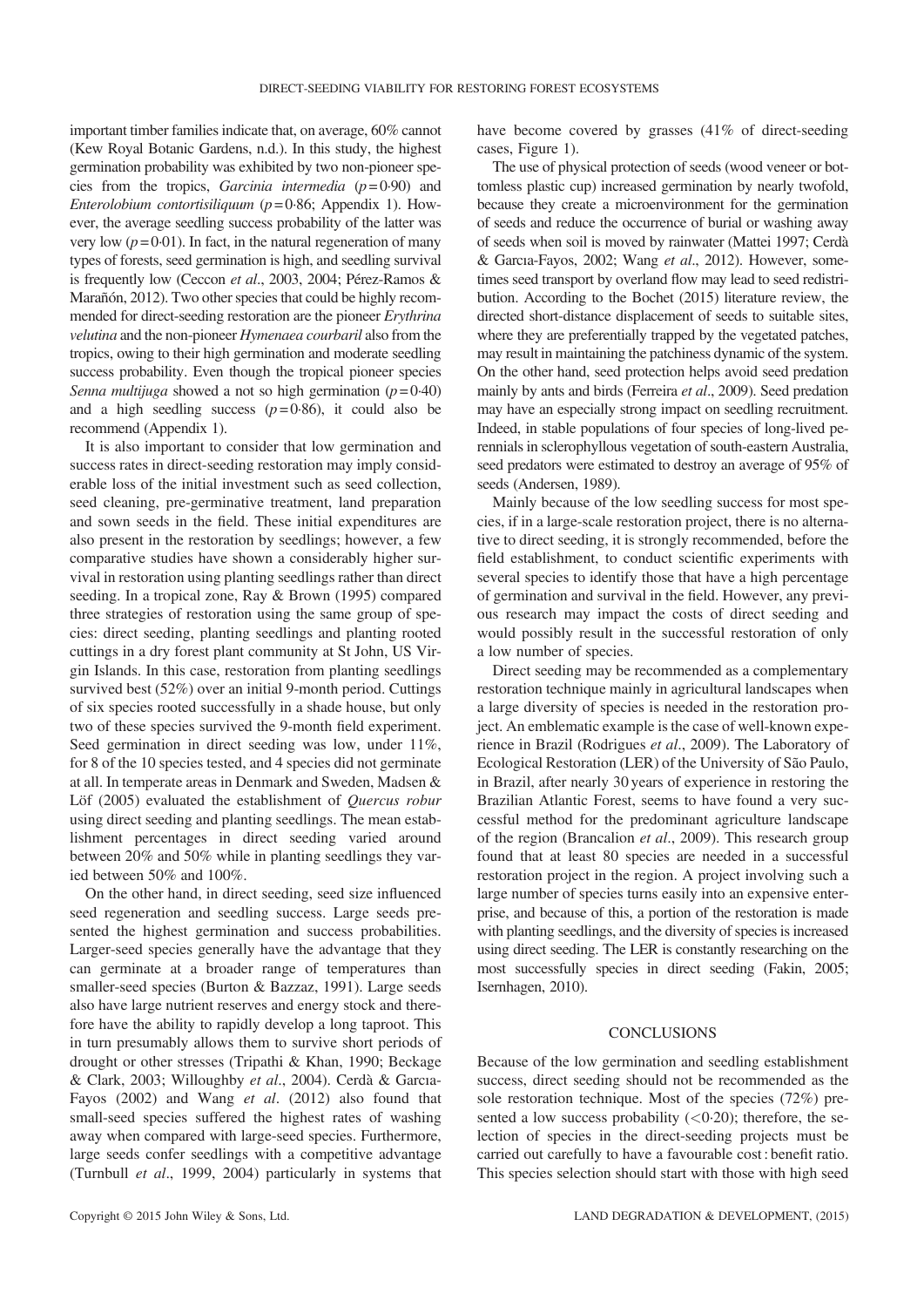viability and large size. The use of physical protections may increase germination probability in direct seeding, although overall success may not be affected. Because of the low rate of recruitment, we suggest the use of direct seeding as a complementary technique of planting seedlings to improve species diversity, when seed viability and size of the species used are previously known.

## ACKNOWLEDGEMENTS

Eliane Ceccon very much appreciates PAPIIT-UNAM grants IN300615 and IN105015. Authors also thank J. M. Torezan and M. Suganuma for giving us their raw data and Marcia Marques and Natacha Sobanski for their help in most of the phases of the study. We also thank Lynna Kiere and Octavio Miramontes for useful comments.

#### REFERENCES

- Aide TM, Clark ML, Grau HR, López-Carr D, Levy MA, Redo D, Bonilla-Moheno M, Riner MG, Andrade-Núñez MJ, Muñiz M. 2012. Deforestation and reforestation of Latin America and the Caribbean (2001–2010). Biotropica 45: 262–271. DOI:10.1111/j.1744-7429.2012.00908.x.
- Andersen AN. 1989. How important is seed predation to recruitment in stable populations of long-lived perennials? Oecologia 81: 310–315.
- Beckage B, Clark JS. 2003. Seedling survival and growth of three forest tree species: the role of spatial heterogeneity. *Ecology* 84: 1849–1861. DOI:10.1890/0012-9658(2003)084[1849:SSAGOT]2.0.CO;2.
- Benayas JMR, Newton AC, Diaz A, Bullock JM. 2009. Enhancement of biodiversity and ecosystem services by ecological restoration: a metaanalysis. Science 325: 1121–1124. DOI:10.1126/science.1172460.
- Benítez-Malvido J, Martínez-Ramos M, Ceccon E. 2001. Seed rain vs. seed bank, and the effect on vegetation cover on the recruitment of tree seedlings in tropical succession vegetation. Life forms and dynamics in tropical forests. Cramer J, Lied S (eds). Dissertationes botanicae series 346. Gebrueder Borntraeger: Berlin, Stuttgart, 185–203.
- Bierregaard R, Gascon C, Lovejoy TE, Mesquita R (Eds.). 2001. Lessons from Amazonia: the ecology and conservation of a fragmented forest. Yale University Press: New Haven.
- Bochet E. 2015. The fate of seeds in the soil: a review of the influence of overland flow on seed removal and its consequences for the vegetation of arid and semiarid patchy ecosystems. The Soil 1: 131–146. DOI:10.5194/soil-1-131-2015.
- Bonilla-Moheno M, Holl KD. 2010. Direct seeding to restore tropical mature-forest species in areas of slash-and-burn agriculture. Restoration Ecology 18: 438–445. DOI:10.1111/j.1526-100X.2009.00580.x.
- Brancalion, PHS, Rodrigues R, Iserhagen I, Gandolfi S. 2009. Plantio de árvores nativas brasileiras fundamentada na sucessão florestal, Pacto para a restauração da Mata Atlântica: referencial dos conceitos e ações de restauração florestal, Rodrigues RR, Brancalion PHS, Iserhagen I (eds). Instituto BioAtlântica: São Paulo; 14–23.
- Brevik EC, Cerdà A, Mataix-Solera J, Pereg L, Quinton JN, Six J, Van Oost K. 2015. The interdisciplinary nature of soil. The Soil 1: 117–129. DOI:10.5194/soil-1-117-2015.
- Camargo JLC, Ferraz IDK, Imakawa AM. 2002. Rehabilitation of degraded areas of central Amazonia using direct sowing of forest tree seeds. Restoration Ecology 10: 636–644. DOI:10.1046/j.1526-100X.2002.01044.x.
- Campbell ML. 2002. Getting the foundation right: a scientifically based management framework to aid in the planning and implementation of seagrass transplant efforts. Bulletin Marine Science 71: 1405–1414.
- Ceccon E. 2013. Restauración en bosques tropicales: fundamentos ecológicos, prácticos y sociales. Ediciones Díaz de Santos/UNAM: México.
- Ceccon E, Sánchez S, Campo J. 2004. Tree seedling dynamics in two tropical abandoned dry forests of differing successional status in Yucatán, México: a

field experiment with N and P fertilization. Plant Ecology 170: 12–26. <http://www.jstor.org/stable/20146556> (accessed on 13 September 2013).

- Ceccon E, Huante P, Campo J. 2003. Effects of nitrogen and phosphorous fertilization on the survival and recruitment of seedlings of dominant tree species of two secondary tropical dry forests in Yucatán, México. Forest Ecology Management 182: 387–402. DOI:10.1016/S0378-1127 (03)00085-9.
- Cerdà A, Garcıa-Fayos P. 2002. The influence of seed size and shape on their removal by water erosion. Catena 48: 293–301.
- Chazdon RL. 2008. Beyond deforestation: restoring forests and ecosystem services on degraded lands. Science 320: 1458–1460. DOI:10.1126/ science.1155365.
- De la Paix MJ, Lanhai L, Xi C, Ahmed S, Varenyam A. 2013. Soil degradation and altered flood risk as a consequence of deforestation. Land Degradation & Development 24: 478–485. DOI:10.1002/ldr.1147.
- Derr HJ, Mann WF, Jr. 1971. Direct seeding pines in the South. In Agriculture handbook 391. U.S.D.A. Forest Service: Washington, D.C.
- Dosch JJ, Peterson CJ, Haines BL. 2007. Seed rain during initial colonization of abandoned pastures in the premontane wet forest zone of southern Costa Rica. Journal of Tropical Ecology 23: 151–159. DOI:10.1017/ S0266467406003853.
- Engel VL, Parrotta JA. 2001. An evaluation of direct seeding for reforestation of degraded lands in central Sao Paulo state, Brazil. Forest Ecology and Management 152: 169–181. DOI:10.1016/S0378-1127 (00)00600-9.
- Fakin DA. 2005. Avaliação da semeadura a lanço de espécies florestais nativas para recuperação de áreas degradadas. MSc Thesis. Escola Superior de Agricultura Luiz de Queiroz, USP, São Paulo.
- Fearnside PM. 1993. Deforestation in Brazilian Amazonia: the effect of population and land tenure. Ambio 22: 537–545.
- Ferreira RA, Santos PL, Aragão AG, Santos TIS, Santos Neto EM, Rezende MAS. 2009. Semeadura direta com espécies florestais na implantação de mata ciliar no Baixo São Francisco em Sergipe. Scientia Forestalis 37: 37–46.
- Florentine SK, Graz FP, Ambrose G, O'Brien L. 2013. The current status of different age, direct-seeded revegetation sites in an agricultural landscape in the Burrumbeet Region, Victoria, Australia. Land Degradation & Development 24: 81–89. DOI:10.1002/ldr.1110.
- FRA 2010. The global forest resources assessment 2010. FAO. URL [http://](http://www.fao.org/forestry/fra/fra2010/en/) [www.fao.org/forestry/fra/fra2010/en/](http://www.fao.org/forestry/fra/fra2010/en/) (accessed on 13 February 2013).
- Het D. 1983. Spot sowing of mediterranean pines under shelter. Tree Planters' Notes 34: 23–27.
- Hadfield JD. 2010. MCMC methods for multi-response generalized linear mixed models: the MCMCglmm R package. Journal of Statistical Software 33: 1–22.
- Holl KD. 1999. Factors limiting tropical rain forest regeneration in abandoned pasture: seed rain, seed germination, microclimate, and soil. Biotropica 31: 229–242.<http://www.jstor.org/stable/2663786> (accessed on 20 March 2012).
- Hooper DU, Chapin Iii FS, Ewel JJ, Hector A, Inchausti P, Lavorel S, Lawton JH, Lodge DM, Loreau M, Naeem S, Schmid B, Setälä H, Symstad AJ, Vandermeer J, Wardle DA. 2005. Effects of biodiversity on ecosystem functioning: a consensus of current knowledge. Ecological Monographs 75: 3–35. DOI:10.1890/04-0922.
- Isernhagen I. 2010. Uso de semeadura direta de espécies arbóreas nativas para restauração florestal de áreas agrícolas, sudeste do Brasil. PhD Thesis. Escola Superior de Agricultura Luiz de Queiroz, USP, São Paulo.
- Kageyama PY, Oliveira RED, Moraes LFDD, Engel VL, Gandara FB. 2003. Restauração ecológica de ecossistemas naturais. FEPAF: São Paulo.
- Keesstra SD. 2007. Impact of natural reforestation on floodplain sedimentation in the Dragonja basin, SW Slovenia. Earth Surface Processes and Landforms 32: 49–65.
- Keesstra SD, Geissen V, Mosse K, Piiranen S, Scudiero E, Leistra M, van Schaik L. 2012. Soil as a filter for groundwater quality. Current Opinion in Environmental Sustainability 4: 507–516. DOI:10.1016/j. cosust.2012.10.007.
- Kettle CJ, Burslem DFRP, Ghazoul J. 2011. An unorthodox approach to forest restoration. Science 333: 36–36.
- Kew Royal Botanic Gardens. (n.d)Seed information database, version 7.1; <http://data.kew.org/sid/> (accessed 26 June 2013).
- Leitão FHM, Marques MC, Ceccon E. 2010. Young restored forests increase seedling recruitment in abandoned pastures in the Southern Atlantic rainforest. Revista de Biología Tropical 58: 1271–1282.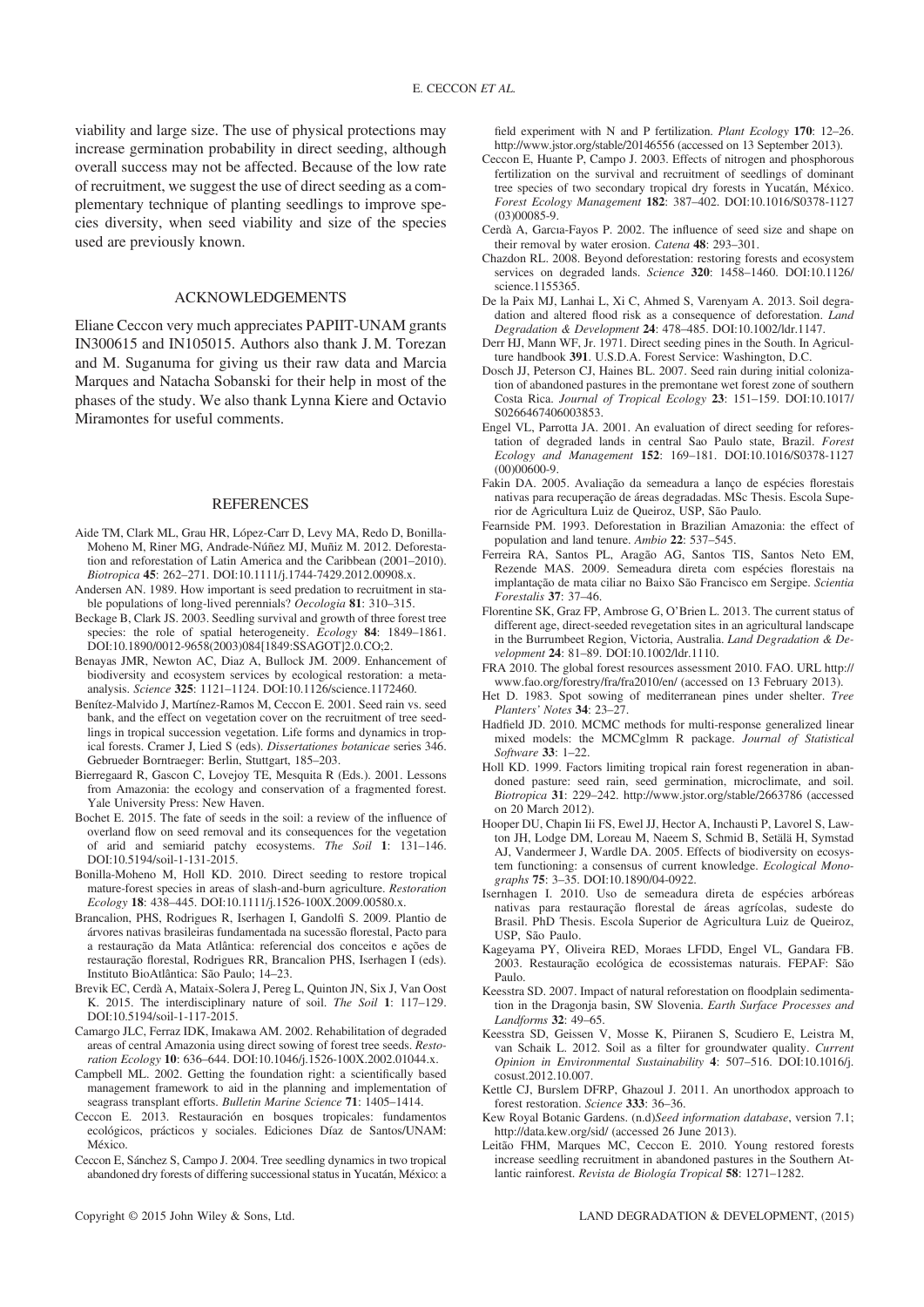- Madsen P, Löf M. 2005. Reforestation in southern Scandinavia using direct seeding of oak (Quercus robur L.). Forestry 78: 55-64. DOI:10.1093/ forestry/cpi005.
- Martínez-Garza C, Howe HF. 2003. Restoring tropical diversity: beating the time tax on species loss. Journal of Applied Ecology 40: 423-429. DOI:10.1046/j.1365-2664.2003.00819.x.
- Mattei LV. 1997. Avaliação de protetores físicos em semeadura direta de Pinus taeda L. Ciencia Florestal 7: 91–100.
- Mekonnen M, Keesstra SD, Stroosnijder L, Baartman JEM, Maroulis J. 2014. Soil conservation through sediment trapping: a review. Land Degradation & Development. DOI:10.1002/ldr.2308.
- Mekonnen M, Keesstra SD, Baartman JE, Ritsema CJ, Melesse AM. 2015. Evaluating sediment storage dams: structural off-site sediment trapping measures in northwest Ethiopia. Cuadernos de Investigación Geográfica 41: 7–22. DOI:10.18172/cig.2643.
- Mekuria W, Aynekulu E. 2013. Exclosure land management for restoration of the soils in degraded communal grazing lands in northern Ethiopia. Land Degradation & Development 24: 528–538. DOI:10.1002/ldr.1146.
- Merritt DJ, Dixon KW. 2011. Ecophysiological responses of tree seedlings invading different patches of old-field vegetation. Science 332: 424–425. DOI:10.1126/science.1203083
- Moulton RJ, Hernández G. 2000. Tree planting in the United States—1998. Tree Planters' Notes 49: 23–36.
- Nabos B, Epaillard E. 1995. Reducing the costs of afforestation by optimising working methods. Informations Forêt 1: 69–83.
- Novara A, Gristina L, Guaitoli F, Santoro A, Cerdà A. 2013. Managing soil nitrate with cover crops and buffer strips in Sicilian vineyards. Solid Earth 4: 255–262. DOI:10.5194/se-4-255-2013.
- Ospina S, Rusch GM, Pezo D, Casanoves F, Sinclair FL. 2012. More stable productivity of semi natural grasslands than sown pastures in a seasonally dry climate. PLoS One 7: e35555. DOI:10.1371/journal.pone.0035555.
- Paz-Ferreiro J, Lu H, Fu S, Méndez A, Gascó G. 2014. Use of phytoremediation and biochar to remediate heavy metal polluted soils: a review. Solid Earth 5: 65–75. DOI:10.5194/se-5-65-2014.
- Pérez-Ramos IM, Marañón T. 2012. Community-level seedling dynamics in Mediterranean forests: uncoupling between the canopy and the seedling layers. Journal of Vegetation Science 23: 526–540.
- Ray G, Brown BJ. 1995. Restoring Caribbean dry forests: evaluation of tree propagation techniques. Restoration Ecology 3: 86–94.
- R Core Team. 2012. R: a language and environment for statistical computing. R Foundation for Statistical Computing: Vienna, Austria.
- Rodrigues RR, Brancalion PHS, Isernhagen I. 2009. Pacto pela restauração da mata atlântica: referencial dos conceitos e ações de restauração florestal. LERF/ESALQ: Instituto BioAtlântica: São Paulo.
- Sampaio AB, Holl KD, Scariot A. 2007. Does restoration enhance regeneration of seasonal deciduous forests in pastures in central Brazil? Restoration Ecology 15: 462–471. DOI:10.1111/j.1526-100X.2007.00242.x.
- Tripathi R, Khan M. 1990. Effects of seed weight and microsite characteristics on germination and seedling fitness in two species of Quercus in a subtropical wet hill forest. Oikos 57: 289–296.
- Turnbull LA, Rees M, Crawley MJ. 1999. Seed mass and the competition/colonization trade-off: a sowing experiment. Journal of Ecology 87: 899–912. DOI:10.1046/j.1365-2745.1999.00405.x.
- Turnbull LA, Coomes D, Hector A, Rees M. 2004. Seed mass and the competition/colonization trade-off: competitive interactions and spatial patterns in a guild of annual plants. Journal of Ecology 92: 97-109. DOI:10.1111/j.1365-2745.2004.00856.x.
- Viechtbauer W. 2010. Conducting meta-analyses in R with the metafor package. Journal of Statistical Software 36: 1–48.
- Wang N, Jiao JY, Lei D, Chen Y, Wang DL. 2012. Effect of rainfall erosion: seedling damage and establishment problems. Land Degradation & Development 25: 565–572. DOI:10.1002/ldr.2183.
- Wennstrom U, Bergsten U, Nilsson JE. 1999. Mechanized microsite preparation and direct seeding of Pinus sylvestris in boreal forests—a way to create desired spacing at low cost. New Forests 18: 179–198.
- Willoughby I, Jinks RL, Kerr G, Gosling PG. 2004. Factors affecting the success of direct seeding for lowland afforestation in the UK. Forestry 77: 467–482. DOI:10.1093/forestry/77.5.467.

#### APPENDIX 1

Germination probability (G) and success probability (S) of species and families including climate and functional group (FG)

| References                            | Country                        | <b>Species</b>          | Family          | Climate              | FG          | G    | S    |
|---------------------------------------|--------------------------------|-------------------------|-----------------|----------------------|-------------|------|------|
| Cole et al., 2011                     | Costa<br>Rica                  | Garcinia intermedia     | Clusiaceae      | Tropical<br>altitude | Non-pioneer | 0.90 | 0.65 |
| Klein, 2005                           | <b>Brazil</b><br><b>Brazil</b> | Enterolobium            | Fabaceae        | Subtropical          | Non-pioneer | 0.86 | 0.01 |
| Aragão, 2009<br>Ferreira et al., 2009 | <b>Brazil</b><br><b>Brazil</b> | contortisiliquum        |                 |                      |             |      |      |
| Engel & Parrota, 2001                 | <b>Brazil</b>                  |                         |                 |                      |             |      |      |
| Laliberté et al., 2008                | Canada                         | Quercus rubra           | Fagaceae        | Temperate            | Pioneer     | 0.82 |      |
| Klein, 1999                           | <b>Brazil</b>                  | Peltophorum dubium      | Fabaceae        | Subtropical          | Pioneer     | 0.81 |      |
| Santos, 2010a                         | <b>Brazil</b>                  | Erythrina velutina      | Fabaceae        | Tropical             | Pioneer     | 0.80 | 0.57 |
| Ferreira et al., 2009<br>Aragao, 2009 | <b>Brazil</b><br><b>Brazil</b> | Hymenaea courbaril      | Fabaceae        | Tropical             | Non-pioneer | 0.72 | 0.67 |
| Santos, 2010a                         | <b>Brazil</b>                  | Sapindus saponaria      | Sapindaceae     | Tropical             | Non-pioneer | 0.57 | 0.44 |
| Barbosa, 2008<br>Carrijo et al., 2009 | <b>Brazil</b>                  | Eriotheca pubescens     | Malvaceae       | Tropical             | Pioneer     | 0.58 | 0.25 |
| Ferreira et al., 2009<br>Aragao, 2009 | <b>Brazil</b>                  | Cassia grandis          | Fabaceae        | Tropical             | Pioneer     | 0.56 | 0.52 |
| Wang <i>et al.</i> , 2011             | China                          | Castanopsis chinensis   | Fagaceae        | Subtropical          | Pioneer     | 0.54 | 0.21 |
| Sunganuma et al.,<br>2008             | <b>Brazil</b>                  | Diospyros brasiliensis  | Ebenaceae       | Tropical             | Non-pioneer | 0.46 |      |
| Laliberté et al., 2008                | Canada                         | Quercus macrocarpa      | Fagaceae        | Temperate            | Pioneer     | 0.45 |      |
| Camargo et al., 2002                  | <b>Brazil</b>                  | Caryocar villosum       | Caryocaraceae   | Tropical             | Non-pioneer | 0.42 | 0.21 |
| Ferreira et al., 2007                 | <b>Brazil</b>                  | Senna multijuga         | Caesalpiniaceae | Tropical             | Pioneer     | 0.40 | 0.87 |
| Camargo et al., 2002                  | <b>Brazil</b>                  | Simarouba amara         | Simaroubaceae   | Tropical             | Non-pioneer | 0.40 | 0.34 |
| Hooper et al., 2002                   | Panamá                         | Ormosia macrocalyx      | Fabaceae        | Tropical             | Non-pioneer | 0.40 | 0.30 |
| Hooper et al., 2002                   | Panamá                         | Genipa americana        | Rubiaceae       | Tropical             | Non-pioneer | 0.40 | 0.25 |
| Camargo et al., 2002.                 | <b>Brazil</b>                  | Calophyllum longifolium | Clusiaceae      | Tropical             | Non-pioneer | 0.40 | 0.24 |

(Continues)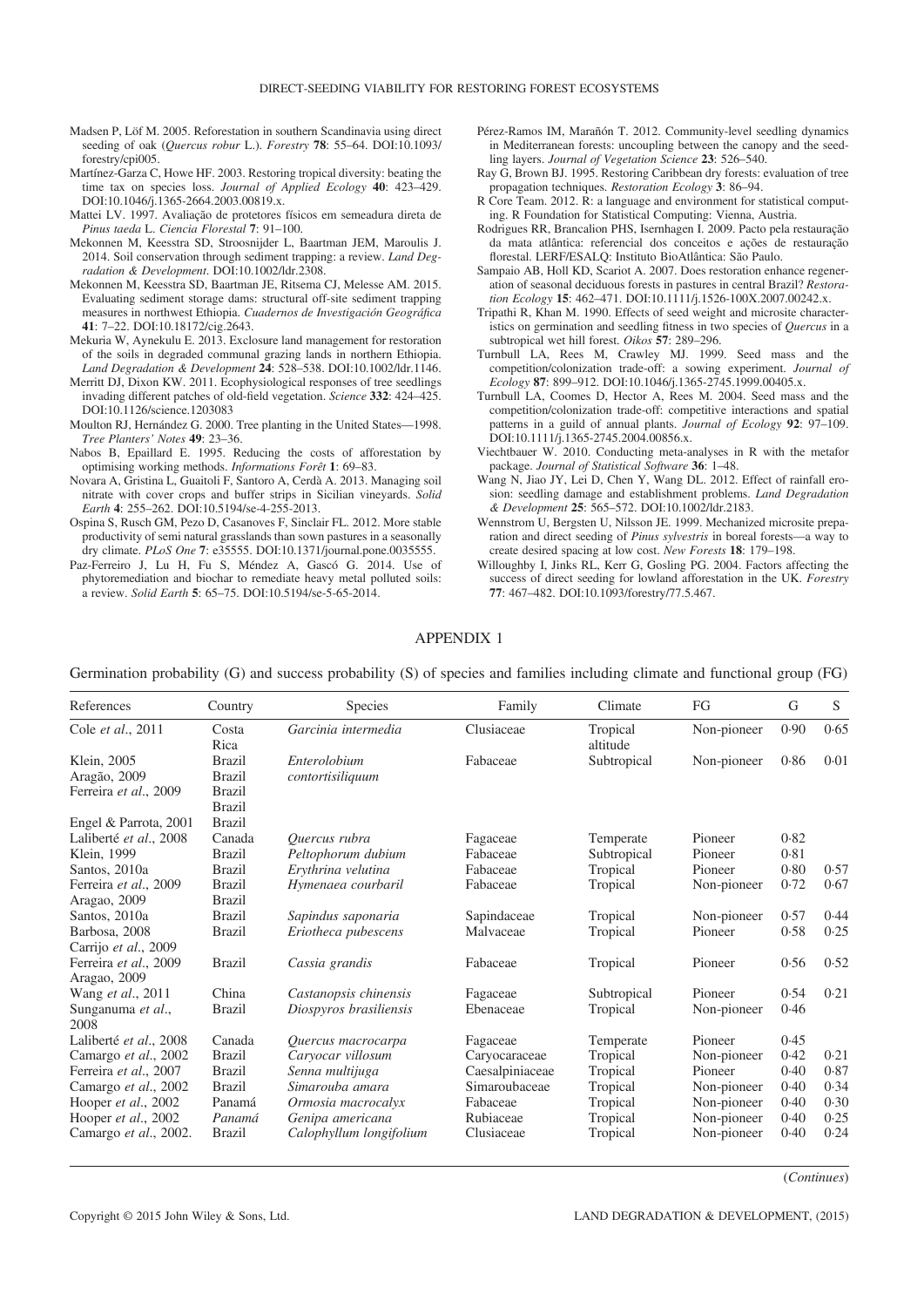## E. CECCON ET AL.

## APPENDIX 1 (CONTINUED)

| References                             | Country                        | Species                        | Family          | Climate              | FG          | ${\bf G}$ | ${\mathcal S}$ |
|----------------------------------------|--------------------------------|--------------------------------|-----------------|----------------------|-------------|-----------|----------------|
| Wang et al., 2009                      | China                          | Cryptocarya chinensis          | Lauraceae       | Subtropical          | Non-pioneer | 0.39      | 0.09           |
| Santos, 2010a                          | <b>Brazil</b>                  | Bowdichia virgilioides         | Fabaceae        | Tropical             | Pioneer     | 0.39      | 0.04           |
| Cole et al., 2012                      | Costa<br>Rica                  | Ruagea glabra                  | Meliaceae       | Tropical<br>altitude | Non-pioneer | 0.38      | 0.06           |
| Hooper et al., 2002                    | Panamá                         | Dipteryx panamensis            | Fabaceae        | Tropical             | Non-pioneer | 0.37      | 0.29           |
| Jinks et al., 2006                     | England                        | Fraxinus excelsior             | Oleaceae        | Temperate            | Pioneer     | 0.37      |                |
| Santos, 2010a                          | <b>Brazil</b>                  | Lonchocarpus sericeus          | Fabaceae        | Tropical             | Non-pioneer | 0.36      | 0.30           |
| Erefur <i>et al.</i> , 2008            | Norway                         | Picea abies                    | Pinaceae        | Temperate            | Non-pioneer | 0.35      |                |
| Aragao, 2009<br>Ferreira et al., 2009  | <b>Brazil</b><br><b>Brazil</b> | Schinus terebinthifolius       | Anacardiaceae   | Tropical             | Pioneer     | 0.35      | 0.20           |
| Florentine et al., 2013                | Australia                      | Acacia retinodes               | Fabaceae        | Temperate            | Pioneer     | 0.34      |                |
| Doust et al., 2008                     | Australia                      | Castanospermum australe        | Fabaceae        | Tropical             | Non-pioneer | 0.34      |                |
| Florentine et al., 2013                | Australia                      | Eucalyptus viminalis           | Myrtaceae       | Temperate            | Pioneer     | 0.33      |                |
| Cole et al., 2010                      | Costa<br>Rica                  | Otoba novogranatensis          | Myristicaceae   | Tropical<br>altitude | Non-pioneer | 0.31      | 0.05           |
| Jinks et al., 2006                     | England                        | Acer pseudoplatanus            | Aceraceae       | Temperate            | Pioneer     | 0.30      |                |
| Camargo et al., 2002.                  | <b>Brazil</b>                  | Cariniana micrantha            | Lecythidaceae   | Tropical             | Non-pioneer | 0.29      | 0.06           |
| Cole et al., 2012                      | Costa<br>Rica                  | Pseudolmedia spuria            | Moraceae        | Tropical<br>altitude | Pioneer     | 0.29      | 0.05           |
| Camargo et al., 2002.                  | <b>Brazil</b>                  | Buchenavia grandis             | Combretaceae    | Tropical             | Non-pioneer | 0.29      | 0.00           |
| Hooper et al., 2002                    | Panamá                         | Carapa guianensis              | Meliaceae       | Tropical             | Pioneer     | 0.28      | 0.23           |
| Santos, 2010a                          | <b>Brazil</b>                  | Guazuma ulmifolia              | Sterculiaceae   | Tropical             | Pioneer     | 0.28      | 0.15           |
| Carvalheira, 2007                      | <b>Brazil</b>                  | Enterolobium gummiferum        | Fabaceae        | Tropical             | Non-pioneer | 0.27      | 0.08           |
| Santos, 2010b<br>MoheNot & Holl,       | <b>Brazil</b><br><b>Brazil</b> | Enterolobium cyclocarpum       | Fabaceae        | Tropical             | Non-pioneer | 0.27      | 0.05           |
| 2010                                   |                                |                                |                 |                      |             |           |                |
| Wang et al., 2011                      | China                          | Psychotria rubra               | Rubiaceae       | Subtropical          | Non-pioneer | 0.27      | 0.03           |
| Cole et al., 2011                      | Costa<br>Rica                  | Calophyllum brasiliense        | Clusiaceae      | Tropical<br>altitude | Non-pioneer | 0.26      | 0.03           |
| Eis, 1967                              |                                | Picea glauca                   | Pinaceae        | Temperate            | Pioneer     | 0.24      | 0.15           |
| Sunganuma et al.,<br>2008              | <b>Brazil</b>                  | Achatocarpus pubescens         | Achatocarpaceae | Tropical             | Non-pioneer | 0.24      |                |
| Engel & Parrota, 2001                  | <b>Brazil</b>                  | Schizolobium parahyba          | Fabaceae        | Tropical             | Pioneer     | 0.24      |                |
| Hooper et al., 2002                    | Panamá                         | Virola surinamensis            | Myristicaceae   | Tropical             | Non-pioneer | 0.23      | 0.16           |
| Doust et al., 2008                     | Australia                      | Acacia celsa                   | Fabaceae        | Tropical             | Pioneer     | 0.23      | 0.00           |
| Erefur et al., 2008                    | Norway                         | Pinus sylvestris               | Pinaceae        | Temperate            | Pioneer     | 0.22      | 0.14           |
| Nilson & Hjältén,<br>2003              | Sweden                         |                                |                 |                      |             |           |                |
| Wennström et al.,<br>1998              | Sweden                         |                                |                 |                      |             |           |                |
| Ferreira et al., 2007                  | <b>Brazil</b>                  | Solanum granuloso-<br>leprosum | Solanaceae      | Tropical             | Pioneer     | 0.21      | 0.09           |
| Aragão, 2009                           | <b>Brazil</b>                  | Caesalpinia leyostachya        | Fabaceae        | Tropical             | Pioneer     | 0.20      | 0.15           |
| Ferreira et al., 2009<br>Santos, 2010a | <b>Brazil</b>                  | Hymenaea stigonocarpa          | Fabaceae        | Tropical             | Non-pioneer | 0.19      | 0.05           |
| Carvalheira, 2010                      | <b>Brazil</b>                  |                                |                 |                      |             |           |                |
| Camargo et al., 2002                   | <b>Brazil</b>                  | Parkia multijuga               | Mimosoideae     | Tropical             | Non-pioneer | 0.18      | 0.04           |
| Camargo et al., 2002                   | <b>Brazil</b>                  | Dinizia excelsa                | Mimosoideae     | Tropical             | Non-pioneer | 0.18      | 0.03           |
| Sunganuma et al.,<br>2008              | <b>Brazil</b>                  | Cordia ecalyculata             | Boraginaceae    | Tropical             | Pioneer     | 0.18      |                |
| Florentine et al., 2013                | Australia                      | Eucalyptus camaldulensis       | Myrtaceae       | Temperate            | Pioneer     | 0.18      |                |
| Camargo et al., 2002                   | <b>Brazil</b>                  | Parkia pendula                 | Mimosoideae     | Tropical             | Non-pioneer | 0.17      | 0.01           |
| Santos, 2010a                          | <b>Brazil</b>                  | <b>B.</b> virgilioides         | Fabaceae        | Tropical             | Pioneer     | 0.16      | 0.00           |
| MoheNot & Holl,<br>2010                | Mexico                         | Manilkara zapota               | Sapotaceae      | Tropical             | Non-pioneer | 0.15      | 0.03           |
| Jurado et al., 2006                    | Mexico                         | Leucaena leucocephala          | Fabaceae        | Tropical             | Non-pioneer | 0.14      |                |
| Aerts et al., 2006                     | Ethiopia                       | Olea europaea ssp.             | Oleaceae        | Tropical             | Non-pioneer | 0.14      |                |
|                                        |                                | cuspidata                      |                 |                      |             |           |                |
| Jurado et al., 2006                    | Mexico                         | Prosopis laevigata             | Fabaceae        | Tropical             | Non-pioneer | 0.14      |                |
| Sun et al., 1995                       | Australia                      | Alphitonia petriei             | Rhamnaceae      | Tropical             | Pioneer     | 0.10      | 0.27           |
| Doust, 2008                            | Australia<br><b>Brazil</b>     | Euterpe edulis                 | Arecaceae       | Tropical             | Non-pioneer | 0.12      |                |
|                                        |                                |                                |                 |                      |             |           |                |

(Continues)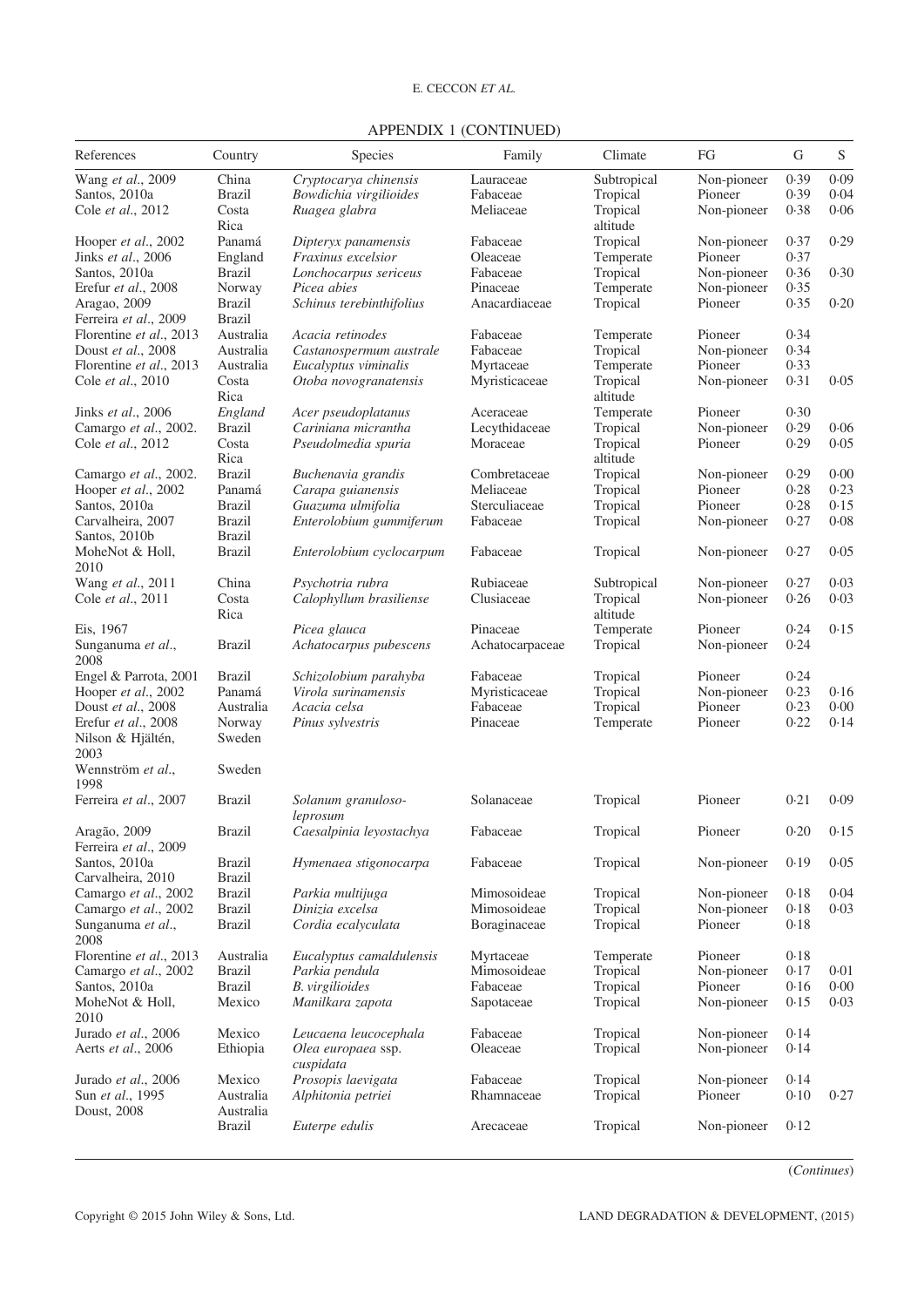#### DIRECT-SEEDING VIABILITY FOR RESTORING FOREST ECOSYSTEMS

| References                | Country       | <b>Species</b>           | Family             | Climate     | FG          | G    | S    |
|---------------------------|---------------|--------------------------|--------------------|-------------|-------------|------|------|
| Sunganuma et al.,<br>2008 |               |                          |                    |             |             |      |      |
| Hooper et al., 2002       | Panamá        | Byrsonima crassifolia    | Malpighiaceae      | Tropical    | Pioneer     | 0.10 | 0.03 |
| Santos-Junior, 2004       | <b>Brazil</b> | Copaifera langsdorffii   | Fabaceae           | Tropical    | Non-pioneer | 0.10 | 0.02 |
| Santos, 2010b             | <b>Brazil</b> |                          |                    |             |             |      |      |
| Carvalheira, 2007         | <b>Brazil</b> |                          |                    |             |             |      |      |
| Jurado et al., 2006       | Mexico        | Acacia berlandieri       | Fabaceae           | Tropical    | Pioneer     | 0.10 |      |
| Camargo et al., 2002      | <b>Brazil</b> | Triplaris surinamensis   | Polygonaceae       | Tropical    | Non-pioneer | 0.09 | 0.00 |
| Florentine et al., 2013   | Australia     | Acacia pycnantha         | Fabaceae           | Subtropical | Pioneer     | 0.08 | 0.08 |
| Thrall et al., 2005       | Australia     |                          |                    |             |             |      |      |
| Jurado et al., 2006       | Mexico        | Ebenopsis ebano          | Fabaceae           | Tropical    | Pioneer     | 0.08 |      |
| Jurado et al., 2006       | Mexico        | Havardia pallens         | Fabaceae           | Tropical    | Pioneer     | 0.08 |      |
| Engel & Parrota, 2001     | <b>Brazil</b> | Ceiba speciosa           | Malvaceae          | Tropical    | Pioneer     | 0.08 |      |
| Doust et al., 2008        | Australia     | Cryptocarya oblata       | Lauraceae          | Tropical    | Non-pioneer | 0.08 |      |
| Camargo et al., 2002      |               | Jacaranda copaia         | Bignoniaceae       | Tropical    | Pioneer     | 0.07 | 0.00 |
| Hooper et al., 2002       | Panamá        | Annona spraguei          | Annonaceae         | Tropical    | Pioneer     | 0.07 | 0.04 |
| Santos, 2010a             | <b>Brazil</b> | Machaerium aculeatum     | Fabaceae           | Tropical    | Pioneer     | 0.06 | 0.04 |
| Hooper et al., 2002       | Panamá        | Heisteria concinna       | Olacaceae          | Tropical    | Non-pioneer | 0.06 | 0.00 |
| Camargo et al., 2002      | <b>Brazil</b> | Cochlospermum            | Cochlospermaceae   | Tropical    | Pioneer     | 0.05 | 0.00 |
|                           |               | orinoccense              |                    |             |             |      |      |
| Camargo et al., 2002      | <b>Brazil</b> | Ochroma pyramidale       | <b>Bombacaceae</b> | Tropical    | Pioneer     | 0.05 | 0.00 |
| Florentine et al, 2013    | Australia     | Acacia dealbatalmearnsii | Fabaceae           | Subtropical | Pioneer     | 0.04 |      |
| Thrall et al., 2005       | Australia     |                          |                    |             |             |      |      |
| Doust et al., 2008        | Australia     | Flindersia brayleyana    | Rutaceae           | Tropical    | Non-pioneer | 0.04 |      |
| Thrall et al., 2005       | Australia     | Acacia paradoxa          | Fabaceae           | Subtropical | Pioneer     | 0.03 | 0.08 |
| Thrall et al., 2005       | Australia     | Acacia acinacea          | Fabaceae           | Subtropical | Pioneer     | 0.03 | 0.03 |
| Suganuma et al., 2008     | <b>Brazil</b> | Annona cacans            | Annonaceae         | Tropical    | Pioneer     | 0.03 |      |
| Hooper et al., 2002       | Panamá        | Hampea appendiculata     | Malvaceae          | Tropical    | Pioneer     | 0.02 | 0.00 |
| Suganuma et al., 2008     | <b>Brazil</b> | Vitex montevidensis      | Verbenaceae        | Tropical    | Pioneer     | 0.02 |      |
| Engel & Parrota, 2001     | <b>Brazil</b> | Mimosa scabrella         | Fabaceae           | Tropical    | Pioneer     | 0.01 |      |
| Engel & Parrota, 2001     | <b>Brazil</b> | Croton floribundus       | Euphorbiaceae      | Tropical    | Pioneer     | 0.00 |      |

#### APPENDIX 1 (CONTINUED)

## APPENDIX 2

## References of papers used in the meta-analysis

- Aerts R, Maes W, November E, Negussie A, Hermy M, Muys B. 2006. Restoring dry Afromontane forest using bird and nurse plant effects: direct sowing of Olea europaea ssp. cuspidata seeds. Forest Ecology and Management 230: 23–31. DOI: 10.1016/j.foreco.2006.04.001
- Aragão AG de. 2009. Estabelecimento de espécies florestais nativas, em áreas de restauração ciliar no Baixo Rio São Francisco. MSc dissertation, Universidade Federal de Sergipe.
- Barbosa ACC. 2008. Recuperação de área degradada por mineração através da utilização de sementes e mudas de três espécies arbóreas do cerrado, no Distrito Federal. MSc Dissertation, Universidade de Brasília.
- Bonilla-Moheno M, Holl KD. 2010. Direct seeding to restore tropical mature-forest species in areas of slash-and-burn agriculture. Restoration Ecology 18(s2): 438–445. DOI: 10.1111/j.1526-100X.2009.00580.x

Burton PJ, Bazzaz F A. 1995. Ecophysiological responses of tree seedlings invading different patches of old-field vegetation. Journal of Ecology, 83: 99–112. DOI: 10.2307/2261154.

- Camargo JLC, Ferraz IDK, Imakawa AM. 2002. Rehabilitation of degraded areas of central Amazonia using direct sowing of forest tree seeds. Restoration Ecology 10(4): 636–644. DOI: 10.1046/j.1526-100X.2002.01044.x
- Carrijo C, Martins RDCC, Martins IS, Landahl DT, Matos JMDM, Nakano TYR. 2009. Estabelecimento de Eriotheca pubescens (Bombacaceae) por meio de semeadura direta e de mudas em cascalheira. Cerne 15(3): 365–370.
- Carvalheira MS. 2010. Avaliação do estabelecimento de espécies de cerrado sentido restrito, a partir do plantio direto de sementes na recuperação de uma cascalheira na Fazenda Água Limpa. MSc dissertation, Universidade de Brasília.